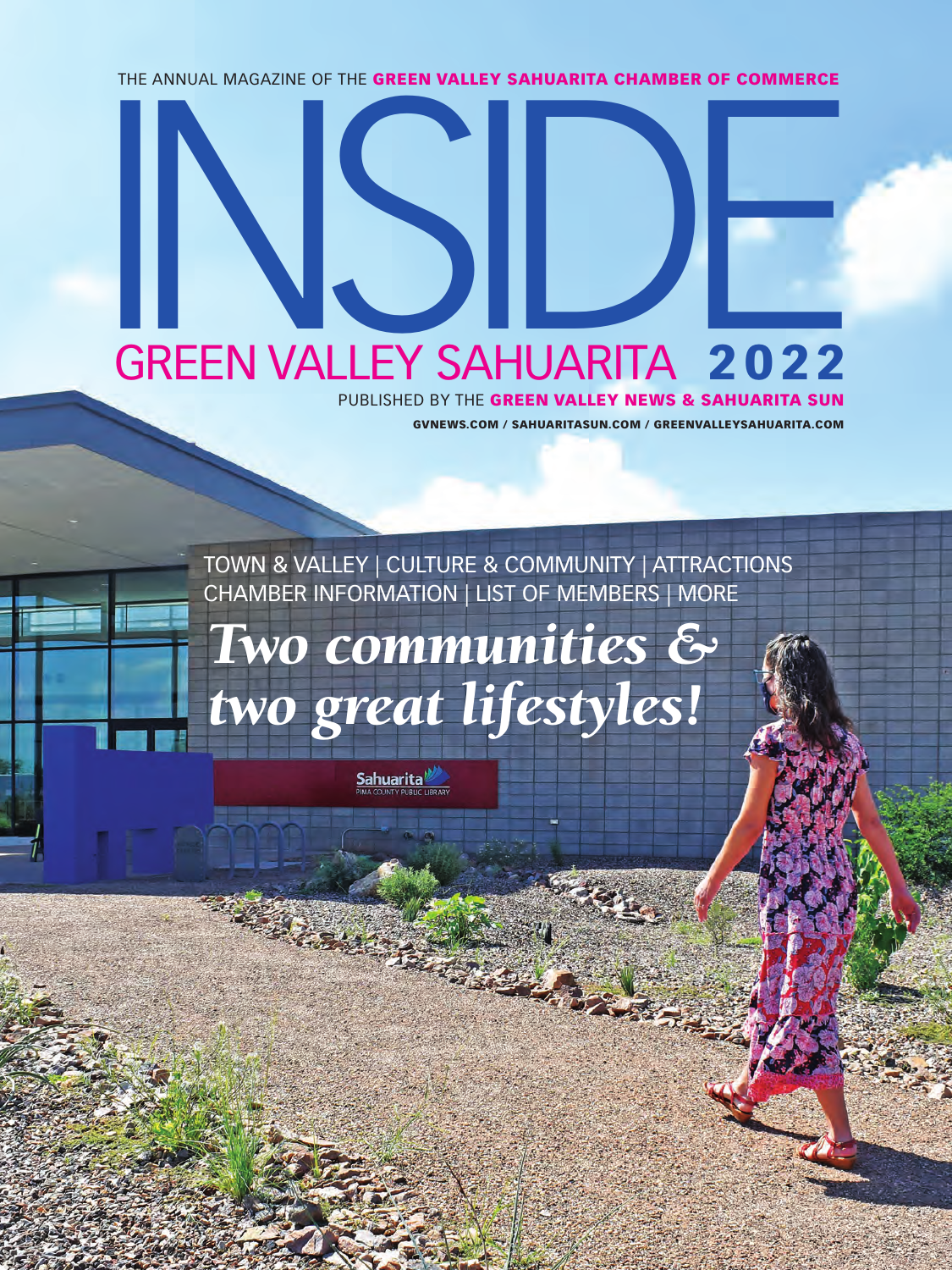## GREEN VALLEY COUNCIL



**Green Valley, a**<br>**Green Valley, a**<br>**Green Constant Constant Open Valley Apple Discrete** community primarily for retired people, is about 20 minutes south of Tucson International Airport on Interstate 19. Founded in 1964, the vision was a community with a small-town feel for active retired people with a variety of incomes. With medical facilities, affordable housing, many churches, essential shopping, restaurant and business services, and myriad recreational opportunities, Green Valley is rated as one of the best places in the United States to retire.

Though technically an unincorporated part of Pima County, the Green Valley Council, a 501(c)(4) corporation, operates as



the unique, all volunteer quasi-government for Green Valley. The Council, as the recognized Voice of the Valley, gives Green Valley clout and access to the leaders of Pima County. The Council is also the liaison with state and federal agencies. This enables Green Valley's needs and opinions to receive substantial weight at all governmental levels. Strategic direction comes from the Green Valley Community Plan, www. gvcouncil.org/communityplan/, formulated by a

collaborative committee, approved by the community and adopted by Pima County.

The Council's members are homeowner associations, local businesses, public services and corporate members. Each member has a seat on the Board of Representatives, the Council's governing body. The Council operates through its Standing Committees — Traffic & Arroyos; Health and Human Services; Planning and Architectural; Environmental; Park Advisory; HOA Relations; and Emergency/Citizens' Corp. More than 200 people volunteer their time and talent to service on the Council and its Committees to ensure that Green Valley remains a premier place to live, work, play and invest. All Council and Committee meetings are open to the public.

The Council sponsors programs such as the Preferred Vendor Program; a local Health Care Directory; Dispute Resolution; Community Forums; Homeowner Association (HOA) workshops; Planning and Architectural Permit review; Service Requests for people to report problems with county-owned roads and other property; and contractual support for Pima County.

In 2012, the Council created The GVC Foundation Inc., a 501(c) (3) affiliate, to advance the interests of the Green Valley community. The Foundation's management